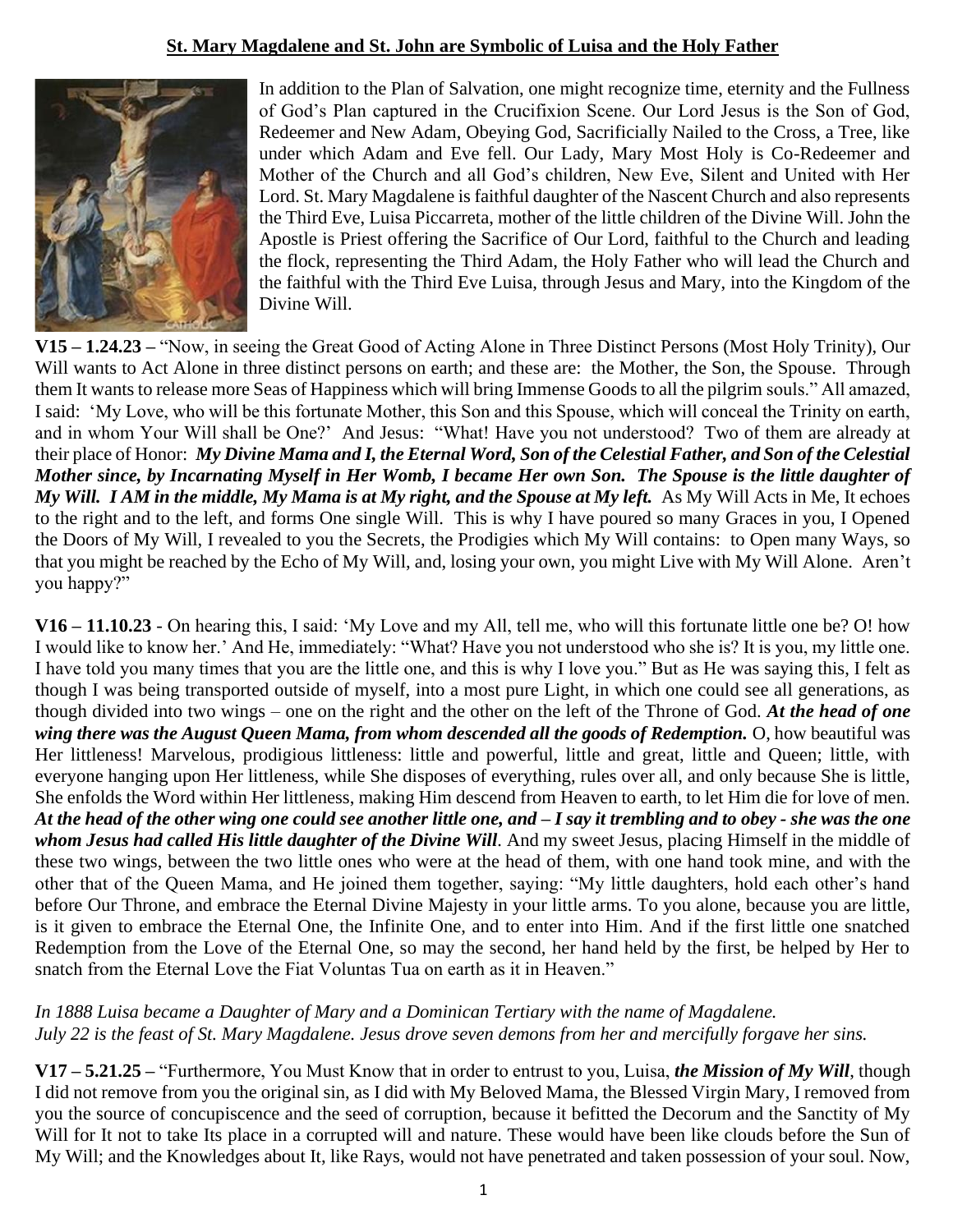since My Will is in you, all Heaven, the Most Holy Virgin, all the Saints and Angels, are Bound to you, because My Will is Life of each one of them."

**V26 – 4.7.29 –** "…in the beginning, when Adam and Eve were created, Eden was given to them as their dwelling, in which they were happy and holy. This garden (St. Anthony's orphanage in Corato built by St. Annibale) is a simile of that Eden, though it is not as beautiful and flowery. Now, know that I have permitted your coming to this house, which is surrounded by a garden, for you to be *the New Eve*; not Eve the tempter, who deserved to be put out of Happy Eden, but Eve the Reformer and the Restorer, who will call again the Kingdom of My Divine Will upon earth. Ah! yes, you will be the Seed, the Cement on the woodworm that the human will has; you will be the Beginning of a New Happy Era, and this is why I Centralize in you the Joy, the Goods, the Happiness of the Beginning of Creation, and I Love to Repeat the Conversations, the Lessons, the Instructions which I would have Given if man had not withdrawn from Our Divine Will."

**V25 - 11.14.28** - "These little ones you see are no other than the First Cohort of the Children of My Divine Volition. In It, all will be little, because My Divine Will has the Virtue of Preserving them Fresh and Beautiful, just as they Came out of Our Creative Hands. And since It Called your littleness, Luisa, to Live in It, it is Right that, *as the First One, you be the tiny little mama of the tiny little children*."

*St. Mary Magdalene was faithful to Jesus to the last. She stood with His Mother and the Apostle John at the foot of His Cross, witnessed His burial and was the first recorded witness of His Resurrection.*

**V12 – 4.15.19 -** "But the Saints of the Living in My Will, who will Symbolize My Resurrected Humanity, will be few. In fact, many throngs and crowds of people saw My Humanity, but few saw My Resurrected Humanity - only the believers, those who were most disposed, and, I could say, only those who contained the Seed of My Will. In fact, if they did not have that Seed, they would have lacked the necessary sight to be able to see My Resurrected and Glorious Humanity, and therefore be spectators of My Ascent into Heaven. Now, if My Resurrection Symbolizes the Saints of the Living in My Will - and this with Reason, since each Act, Word, Step, etc. Done in My Will is a Divine



Resurrection that the soul receives; it is a Mark of Glory that she receives; it is to Go Out of herself in Order to Enter the Divinity, and to Love, Work and Think, Hiding herself in the Refulgent Sun of My Volition - what is the wonder, if *the soul remains Fully Risen and Identified with the Very Sun of My Glory, and Symbolizes My Resurrected Humanity*? But few are those who Dispose themselves to this, because even in sanctity, souls want something for their own good; while the Sanctity of Living in My Will has nothing of its own - Everything is of God. It takes too much for souls to Dispose themselves to this - to Strip themselves of their own goods. Therefore, they will not be many. You are not in the number of the many, but of the few. Therefore, be Always Attentive to the Call, and to your Continuous Flight."

*According to the Gospel of St. John, the Resurrected Jesus singled St. Mary Magdalene out from all the others, charging her alone to bring the Good News of His Resurrection to His Apostles.* 

*May the Good News in the Book of Heaven, the Fullness of God's Holy Divine Will, through the little daughter of the Divine Will, Luisa Piccarreta, bring Conversions, Healings and Sanctification to all souls and the Kingdom of the Divine Will on earth!*

**V29 – 8.22.31 -** "My daughter, the Acts done in My Divine Will have Such Virtue and Power as to Transform themselves into Divine Messengers, which set out from the earth for the vault of the Heavens. And since these Messengers set out from Within My Divine Will, but are sent by a creature, Luisa, who Operates and Lives in It, they Bring with themselves Free Entrance into Our Celestial Fatherland, and *Bring the Happy News* that the earth wants the Kingdom of Our Will, because a little exiled one Lives and Operates in It, and does nothing but make use of that Same Will that Reigns in Heaven in order to ask that It may Descend to Reign upon earth as It Reigns in Heaven. These Messengers of Light - how many Secrets do they not hide!"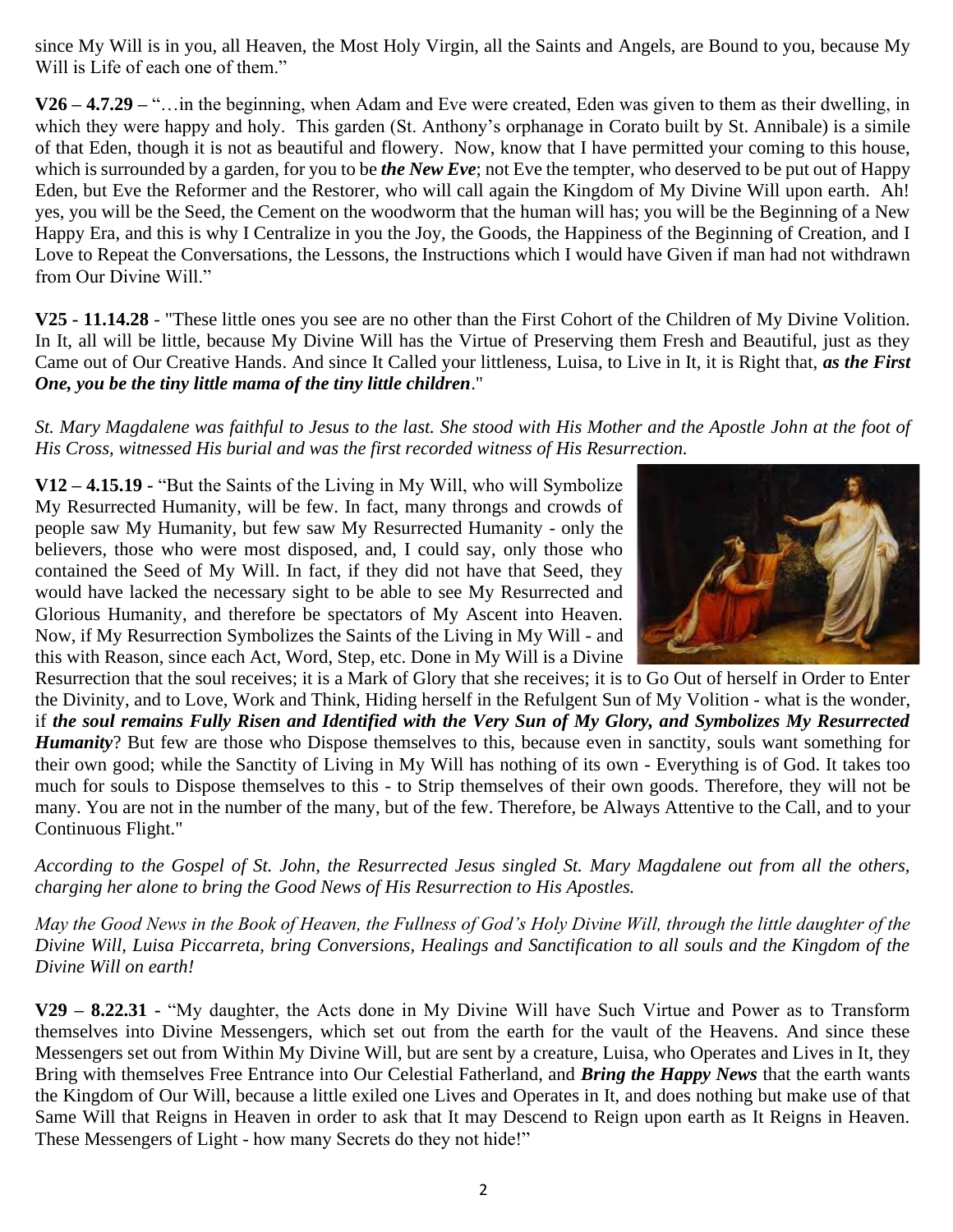"*Now there stood by the Cross of Jesus, His Mother, and His Mother's sister, Mary of Cleophas, and Mary Magdalen. When Jesus therefore had Seen His Mother and the disciple standing whom He Loved, He Said to His Mother: Woman, Behold Thy son. After that, He Said to the disciple: Behold thy Mother. And from that Hour, the disciple took Her to his own." -* **John 19:26-27**

**The Hours of the Passion - Twenty-first Hour: From 1 to 2 PM –** "Mother and Son - You Understand Each Other, and You Sigh with Satisfaction and Feel Comforted in Seeing that You can Give Your Mama to the creature; and Considering the Whole Mankind in John, with a Voice so Sweet as to Move All hearts, You Say, "Woman, Behold Your son," and to John, "Behold your Mother."

**V4 – 12.4.02** – "…I, Priest and Victim, Lifted Up on the Wood of the Cross, Wanted a priest to be present, to Assist Me in that State of Victim – and he was *Saint John*, who Represented the Nascent Church. In him I Saw Everyone - Popes, bishops, priests and All the faithful together; and while Assisting Me, *he Offered Me as Victim for the Glory of the Father and for the Good Outgrowth of the Nascent Church*."

#### **V11 – 3.8.12 (The priest represents the Holy Father in the 3rd Era) –** *How Jesus was a Victim during His Hidden Life. Becoming a Victim is equivalent to a Second Baptism, and with effects superior to those of Baptism itself.*

This morning Father G. offered himself as a Victim to Our Lord, and I was Praying, Offering him, that He would accept him. Then, my Always Adorable Jesus told me : "My daughter, I accept him whole-heartedly. Tell him that his life will no longer belong to him, but to Me, and that I Chose him as a Victim of My Hidden Life. My Hidden Life was Victim for the whole interior life of man; so it repaired for the bad thoughts, desires, tendencies and affections. All that the exterior of man does is nothing other than the expression of his interior. If so much evil shows on the outside, what will the interior be like? Therefore, the Re-making of the interior of man Cost Me Very Much; it is sufficient to say that it took Me as long as thirty years. My Thought, My Heartbeat, Breath and Desire were Always Intent on Running Close to the thought, heartbeat, breath and desire of man, in order to Repair for them, Satisfy for them and Sanctify them. So I Choose him as Victim for this Purpose of My Hidden Life, and I want all his interior with Me, United and Offered to Me, to Satisfy Me for the evil interior of other creatures. I Choose him for this one Purpose, since, being a Priest, he knows better than others the interior of the souls, the rottenness and the slime which is in them. From this he can better know how much My State of Victim Cost Me, a State in which I want him to take part - and not only him, but also others whom he will approach. *My daughter, tell him of the Great Grace I Give to him by Accepting him as a Victim, since becoming a Victim is equivalent to receiving a Second Baptism, and with Effects even Greater than Baptism (Ontological change).* In fact, it is about Rising Again in My Own Life and, since the Victim has to Live in Me and of Me, I need to Wash him from every stain, Giving him a New Baptism and Strengthening him in Grace, to be able to Admit him to Live with Me. Therefore, from Now on I will consider anything he does as Mine rather than his own. So, whether he prays, speaks or works, he will say that these are My Things."

**V13 – 10.9.21** - "My Daughter, while I was having supper with My disciples, I was Surrounded not only by them, but by the Whole human family. I had All creatures near Me, one by one; I Knew them All, and I Called them by name. *I also Called you, Luisa, and I Gave you the Place of Honor between Me and John, Constituting you the Little Secretary of My Will.*"

**V15 – 7.11.23 –** "The Work of Redemption was the Greatest, and I Chose only one creature, (Blessed Virgin Mary) Endowing Her with All Gifts, never conceded to anyone, so that this Creature might contain So Much Grace as to be able to become My Mother, and so that I might Deposit in Her All the Goods of Redemption. And in order to keep My Own Gifts Safe, from the moment She was Conceived until She Conceived Me, I kept Her Overshadowed within the Light of the Most Holy Trinity, which became Her Custodian and held the Office of Directing Her in everything. Then, when I was Conceived in Her Virginal Womb, I being the True Priest and the Head and the First of all priests, I Myself took on the Charge of keeping Her and Directing Her in everything, even in the motion of Her Heartbeat. *And when I Died, I Entrusted Her to another priest, who was Saint John. A soul so privileged, who contained all Graces, unique in the Divine Mind, unique in history – I did not want to leave Her without the assistance of a representative of Mine up to Her last Breath."*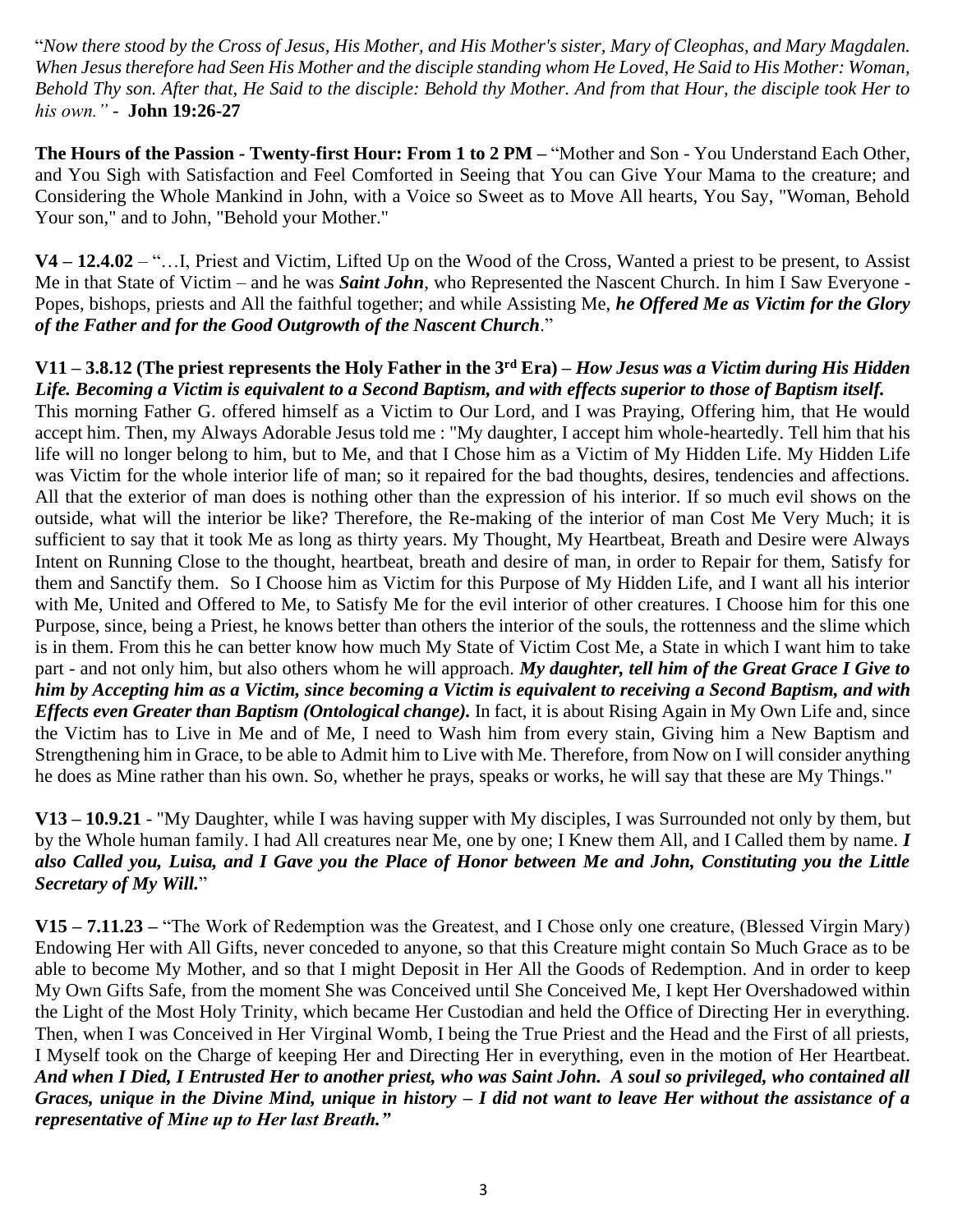**The Hours of the Passion - The Nineteenth Hour: From 11 AM to 12 PM** – "Hear me, O Jesus, I do not want to leave You; I want to Come with You, to lay myself on the Cross and Remain Nailed to It with You. True Love does not tolerate Separation, and You will forgive the daring of my Love. Concede that I be Crucified with You. See, my Tender Love, *I am not the only one to ask this of You, but also Your Sorrowful Mama, Inseparable Magdalene, Faithful John—we all say to You that it would be more Bearable to be Nailed with You to Your Cross, than to see You Crucified Alone!* Therefore, Together with You I offer myself to the Eternal Father—Identified with Your Will, with Your Heart, with Your Reparations and with All Your Pains…I see Your Sweet Mama, Pierced by Pain, at the Foot of the Cross; Your Dear Magdalene, Beloved John—all taken by Ecstasy of Awe, Love and Pain!"

### *"I am not abandoning the Cross, but remaining in a New Way at the side of the Crucified Lord." –* **Pope Benedict XVI at his last Papal audience on February 27, 2013**

**The Hours of the Passion - Twenty-first Hour: From 1 to 2 PM** – "My Dying Crucified, Jesus, You are now about to Give the Last Breaths of Your Mortal Life; Your Most Holy Humanity is already Stiffened; Your Heart seems to Beat No Longer. With Magdalene I Cling to Your Feet and, if it were possible, I would like to give my life to Revive Yours. Meanwhile, O Jesus, I see that You Open Your Dying Eyes Again, and You Look Around from the Cross, as though Wanting to Give the Last Good-Bye to All. You Look at Your Dying Mama, Who No Longer has Motion or Voice, So Many are the Pains She Feels; and You Say, "Good-Bye Mama, I AM Leaving, but I will Keep You in My Heart. You, Take Care of My children and Yours." You Look at crying Magdalene, Faithful John and Your very enemies, and with Your Gazes You Say to them, "I Forgive you; I Give you the Kiss of Peace."

## *"The Lord wins in the end. Thank you all."* **Pope Emeritus Benedict XVI** – July 1, 2017

**V15 – 4.14.23** – "So, the whole Church prays; and just as the tears, the penances, the prayers to obtain the Messiah were directed toward that Excelling Virgin, Mary, whom I was to Dispose in order to Centralize such a Great Good in Her, so that they might receive their Savior, even though they did not know whom She would be – in the Same Way,



*Now, when the Church recites the 'Our Father', it is precisely for you, Luisa that the Church prays***,** so that I may Centralize in you all the Good that My Will Contains, the 'way' - the 'how' the Divine Will may have Life on earth as It does in Heaven. And even though you are not known, by echoing My Prayer, *'Thy Will be done on earth as It is in Heaven', the Church prays to Me, and presses Me to Centralize all this Good in a Second Virgin, so that, Like a Second Savior, she may Save unsafe humanity; and making use of My Inseparable Love and Mercy, I may Answer My Own Prayer, United to that of the whole Church, making man come back to his Origin, to the Purpose for which I Created him – that My Will be done on earth as It is in Heaven."* 

**Three Appeals - Luisa's Appeal –** *"And in the first place, I appeal to the Highest Hierarch, to the Roman Pontiff, to His Holiness, to the representative of the Holy Church, and therefore the representative of the Kingdom of the Divine Will. At his holy feet, this little, tiny child places this Kingdom, so that he dominate It and make It known, and with his paternal and authoritative voice, call his sons to Live in this Kingdom So Holy. May the Sun of the Supreme "FIAT" Invest him and Form the First Sun of the Divine Volition in Its representative on earth; and Forming Its Primary Life in him who is the Head of all, It will Spread Its Interminable Rays in all the world; and Eclipsing all with Its Light, It will Form one flock and one Shepherd."*

**Feb. 22 – Feast of the Chair of St. Peter – Roman Breviary – Lesson ix - A homily of Pope St. Leo –** "The gates of hell shall not do away with this confession ("…and upon this rock I will build My Church, and the gates of hell shall not prevail against it…"), the chains of death shall not bind it. For this Voice is the Voice of Life. And, as He will Raise up to Heaven those who confess Him, so He will plunge into hell those who deny Him. This is why He says to most blessed Peter, "I will give you the keys of the Kingdom of Heaven; and whatever you shall bind on earth shall be bound in Heaven, and whatever you shall loose on earth shall be loosed in Heaven." A certain force of this Power was transmitted to the other Apostles as well, and the essence of this Decree has passed on to all the chiefs of the Church; but *there is a point in committing to one person that which is meant for all. It is entrusted to Peter in a*